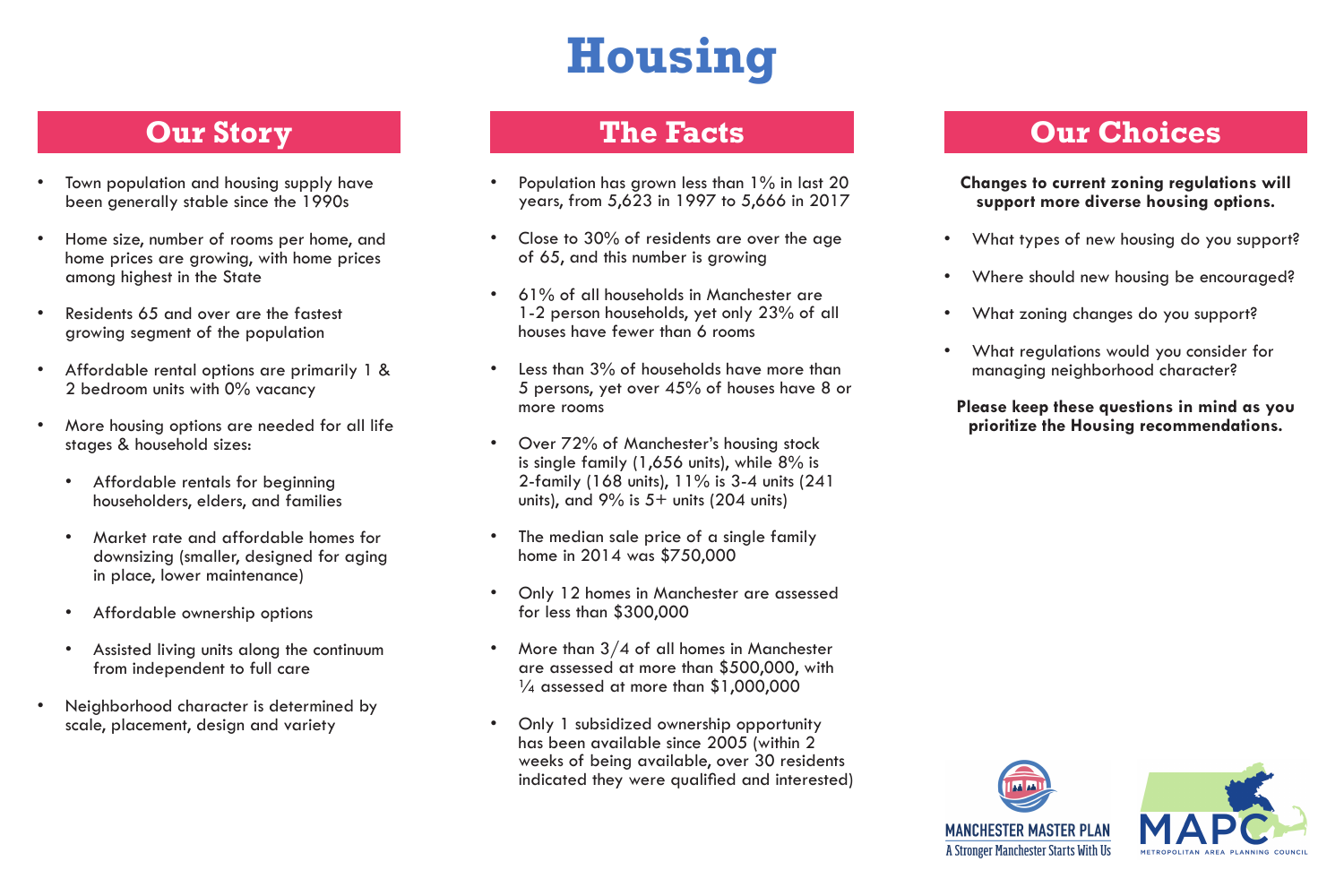# **Economic Development**

- Greater Town revenues are needed to maintain public infrastructure and facilities
- Existing revenues are drawn primarily from residential uses
- There is an opportunity to substantially increase commercial tax revenues through carefully planned and deliberate development
- Opportunity exists in Limited Commercial District (LCD): Town-owned parcels and large landowners interested in developing in coordination with the Town
- Opportunity for incremental growth in downtown: maintain NE, coastal, small village character and mix housing with retail/office/ service uses
- We have a chance to PLAN FIRST:
	- Agree on uses, density, character that meets community and landowner needs
	- Assess impacts (Impact Study) and agree on developer and Town actions (Development Agreement)
	- Create zoning and regulations to direct development
- Property taxes account for about 95% of Town Budget
- Of the \$26.5 Million collected in annual property taxes only 4.5% (\$1.2 M) come from industrial/commercial uses
- Over \$50 Million in public infrastructure and school/town facilities needs over the next 10 years have been identified
- About 80% of water and sewer lines are 50 years or older
- Current spending on capital improvements is approximately \$2.5 million a year, half of the projected needs
- An estimated \$1.5 Million a year in new town revenues could be possible from development in Limited Commercial District





### **Our Story**

### **The Facts**

**There are a number of actions the Town can take to create a stronger fiscal base to care for public infrastructure, facilities and services.**

- What types of businesses, services, facilities could fit in town, and serve its residents?
- Where do new businesses, services, facilities belong?
- What is the best process for bringing about desired change?
- How do we maintain or develop character of different areas of town?

**Please keep these questions in mind as you prioritize the Economic Development recommendations.**



A Stronger Manchester Starts With Us



## **Our Choices**